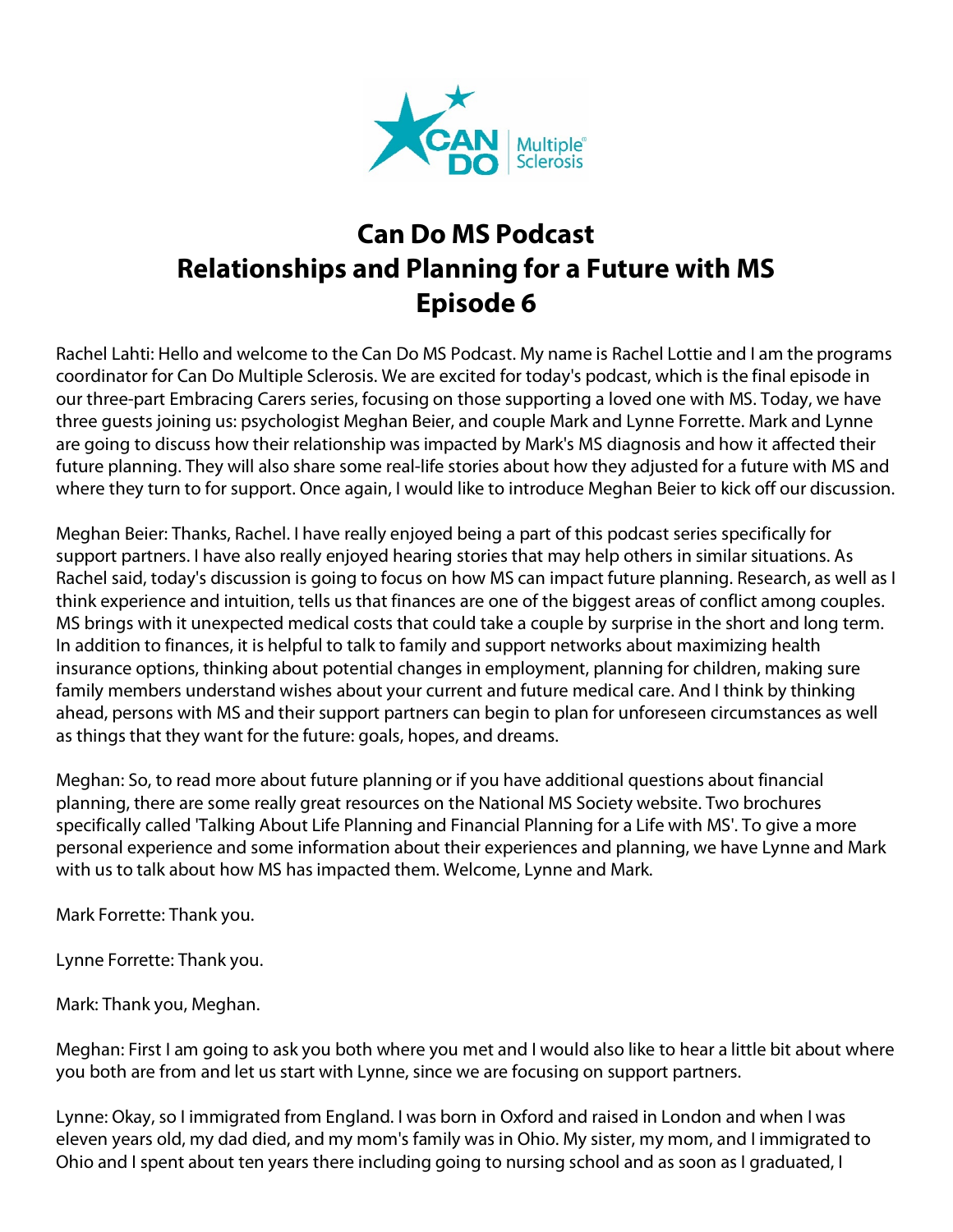packed up the car and moved to California. So, I have been out here ever since and had a really great career as a nurse for about fifty years.

Mark: I was born in North Carolina. My dad was a career army officer. We moved about every three years and that was the last time we had moved anywhere. My dad was forty at that point and he wanted to retire, and decided he was going to move the entire family, all eight of us, nine including my mom, to California from North Carolina. And he was going to open a business. It did not work out. That was in 1968 and so I have been in California since then.

Lynne: I have been here since 67'.

Meghan: Long time, so how did you both meet?

Lynne: We were both divorced and working at a local hospital and one of our friends put together a river rafting trip. And we knew each other professionally at work. We say hello, but that was about it and when we went on the river rafting trip, we just sat around a campfire and started talking. He was really funny and just a really nice guy, and we ended up spending a lot of time together over that three-day rafting trip and dancing together like mad in one of the saloons up in Groveland right before you get to Yosemite, and just decided after that to continue the relationship.

Lynne: One of the things that attracted me to Mark is we were on a tributary off the Tuolumne River, up by Yosemite, and I was the only woman that climbed up onto the 40-foot cliff and jumped into the water. The men did it but none of the other women did, and then on the way out, I started walking down the hill, and this is before I really got to know Mark, and he was on the other side of the river. I looked at him and he looked at me and we started racing down the river back to the main area and I thought this guy is not going to beat me, and I was running down the rocks. When we got right to the bottom, he crossed in front of me and he won. I told him the story about when my kids were little, it was a record called "Free to be You and Me" by Marlo Thomas.

Lynne: One of the stories on the record was about this princess, Atlanta, and her father said he would give her hand in marriage to any man who could beat her in a race because she was a really fast runner. Eventually, the prince that won her hand said to her after he won, "You do not have to marry me. It was just really fun to race and to beat you," and that story always reminded me of Mark and I racing down the riverbank and I told him that story at the time. We had a good laugh over that.

Meghan: Mark, what was your reaction to her story?

Mark: Oh, no, it was absolutely wonderful because that really began the competitive spirit, if you want to call it that, that exists in our relationship today. We were competing then running down the river, and we compete in a lot of different ways today, and for most of it is really, really good. Sometimes it involves a little bit of conflict, but I love that competitive nature. I think it is wonderful in relationships to have somebody you can--

Lynne: Compete with.

Meghan: I think I understand that you also have an interesting story about your marriage.

Lynne: My mom turned eighty and my stepfather was going to take the whole family on a cruise. Mark got on his hands and knees and his tuxedo on the cruise and asked my mom if he could marry me which was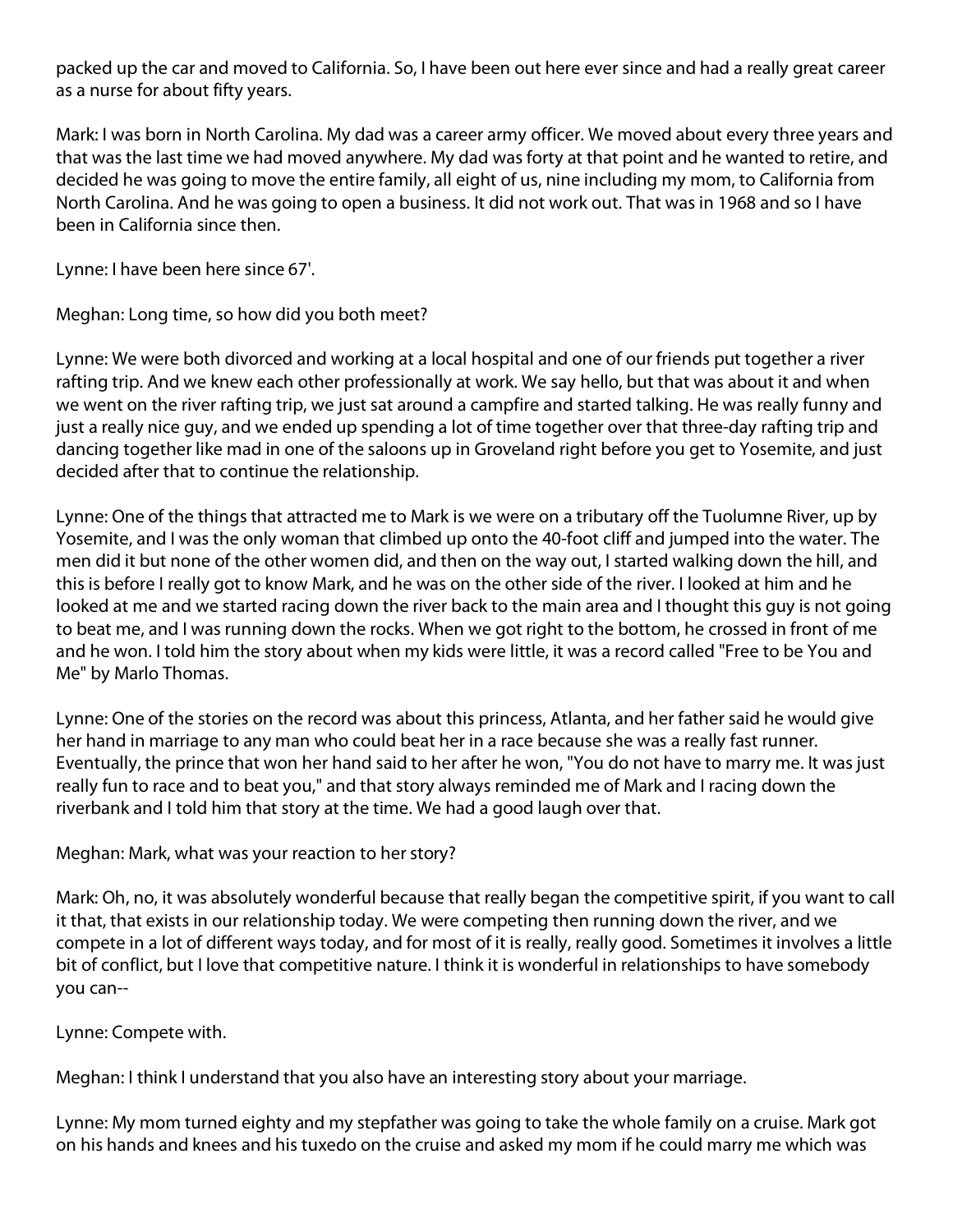very touching. My mother was absolutely thrilled that he asked her first, but prior to that we have got some rings and we decided that if we could find someone on the ship to marry us, we would. Well, we did. We found a priest and we said, "You know, would you perform a non-denominational marriage?" and he said yes, he would. So this old retired priest did it. We got married on the cruise ship, but he said to us, you know, this is not legal because you do not have a license.

Lynne: So, we just kind of lived in harmony for years and years and said, why do we need a license? We do not need the blessing of the State of California to be married. We already got married on the boat with our family present, but then on Mark's fiftieth birthday, I had a big birthday party for him, and we surprised everyone by getting married legally. My son got ordained on the internet as a minister and he performed the wedding and everyone there was surprised. We did not tell anybody.

Meghan: Well, that is so fun. So, tell me a little bit about when and how MS entered your lives.

Mark: It was actually kind of complicated and I think this happens to a lot of people with MS, is that the picture was really muddy for years about what was happening to me. I noticed I started tripping, and so I was having trouble walking and it was mostly with lifting my right leg up. Even to the point where I had a lumbar laminectomy because it was thought that a trapped nerve root was causing this foot drop on the right. That ultimately did not harm me, but it did not help me either, and my MS symptoms continuously worsened.

Mark: Finally, I was seeing a local health system called Kaiser, and in the Kaiser system, I had seen a couple of neurologists and finally, one of them did agree that I had MS.

Lynne: Well, you kind of diagnosed yourself. He did not write that down on your chart. He wrote demyelinating disease.

Mark: Right. No, it was very true and I confronted him and I said, "I have primary progressive MS," and he says, "Yeah, I think you are right." That was kind of a shocker. At that time, I was working as a nurse practitioner in an emergency department in a rural hospital. That was devastating to me because I pretty much had already figured it out, that I had MS, but I was still walking. At that point, I was starting to use a cane because it was getting a little bit more difficult, and I have progressed since then. That was in 2010.

Lynne: But not only that, you were working in the emergency room and he had to quit his job because of extreme fatigue, mostly, and a few other issues. Bladder issues, that sort of thing, at work. It got to the point where he had to resign eventually.

Meghan: It sounds like this was a big wrench in the vision that maybe both of you had for the future. What was the vision that you all had before MS entered the picture and how did that Vision change after Mark was diagnosed?

Lynne: Before he was diagnosed, we had not really talked about retirement all that much because he was only fifty-seven at that time. We lived in the mountains on Five Acres and we chopped all our own wood and heated our house for the winter. We skied a lot. One of the reasons we moved to our vacation home up in the mountains is because we both love skiing so much and Mark is a really hard skier. I am more of an intermediate, but he was skiing anything. We wanted to do that, and our vision was we bought some land in Mexico. We were going to build a house there. We actually employed an architect to design the home, with every window facing the ocean, and we were going to have a six-month summer house and a six-month winter house. That was our vision for the future and then two things happened. We got a grandson. My son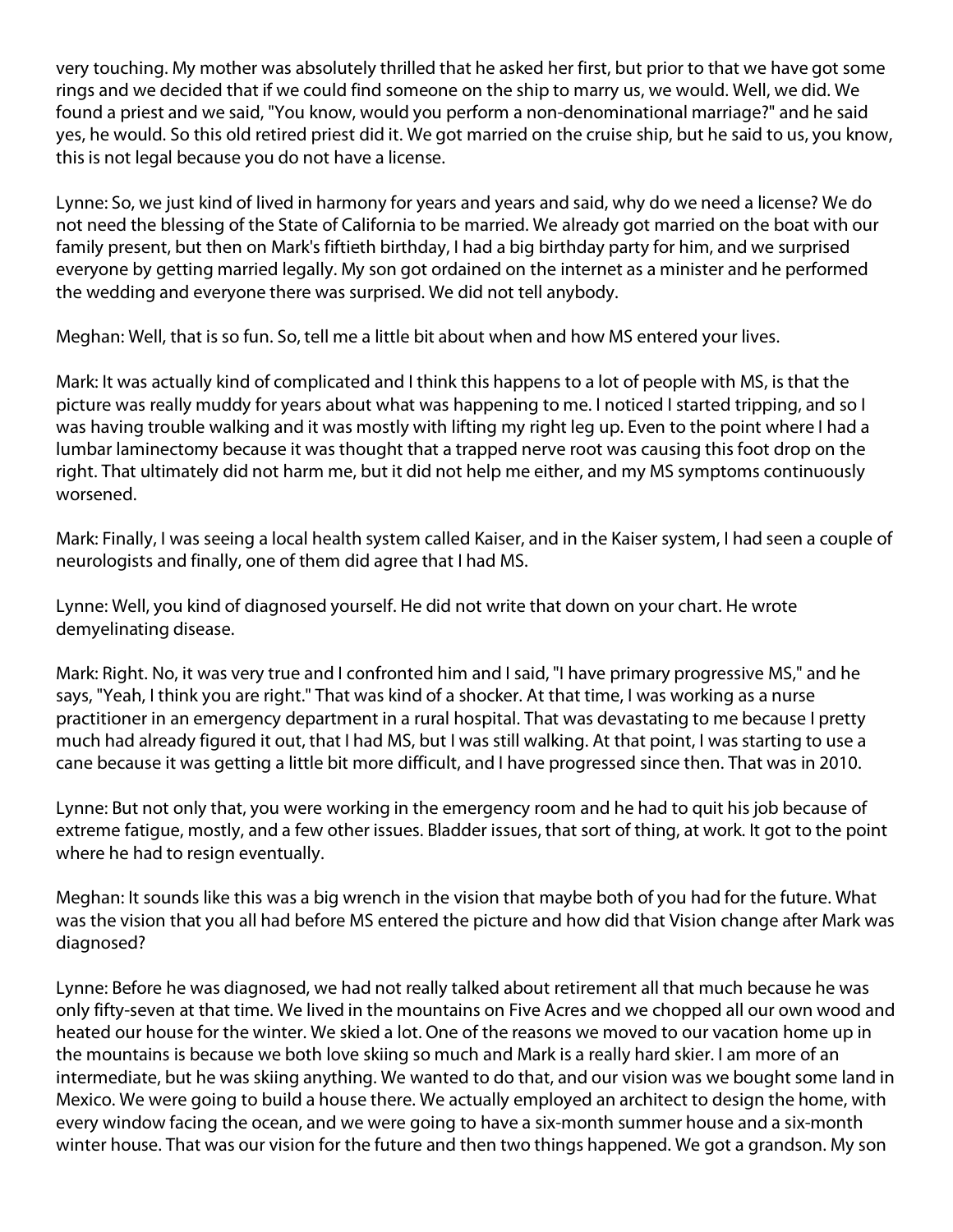had a son, and Mark got MS, and then we realized we have that dream was not going to be fulfilled.

Lynne: So, first we sold the land in Mexico and we were still planning on staying in the mountains and then one day Mark said to me, "You know, I think we need to move back down to the San Francisco Bay area," where we live now, because of medical and I can not go up the steps as easily as I could. I cannot do the wood anymore and it is becoming more and more difficult. This was extremely disrupting to him. I love cities so I was very excited to go home and he actually said "You are probably glad I got a MS because you get to move back to the Bay Area," and I said "No price is worth that. Nothing." But we ended up coming back down here. That was my vision for the future which has totally changed, and yours was probably about the same, do you not think?

Mark: Yeah. Well, I think that is, just to follow up on that. We were both really active outdoor people. Loved to hike, love to-- we used to ride our bikes. We did several century rides and I was riding my bike when I was living down here in the Bay Area, working at the BA the time. I was riding about a hundred miles a week, and we were just actively hiking everywhere, and of course, any of the winter activities because our house in the mountains was at snow level and so we got snow every winter. We would go snowshoeing and we broke cross-country skiing a couple of times, but mostly downhill skiing. There was kayaking and so-- avid outdoor people. That was going to be my Elysium. That was going to be a place that was just going to be, I was going to retire in among the trees and the Sierras in the winter. Just phenomenal. It became a lot more problematic in just being able to do any of those activities, and access to medical care was very problematic because of where we were located.

Mark: My vision of the future was always going to be, I was going to ski until I could just drop down. Until nothing else worked, and that we could hike and we could kayak, and to be in the mountains and travel. It changed significantly with my diagnosis.

Lynne: Right.

Meghan: What were some of the biggest fears that you had, both of you, after the diagnosis?

Lynne: Mine was that he would be depressed. And the other part for me was what is going to happen to the plans? I want to travel the world when you get retired and you have a little bit of money, you want to go see all these different countries. You want to travel, travel, travel. How is that going to impact our life? And we love to dance. Who is going to be my dance partner? I could not have anyone to dance with anymore, and I still miss that part. And we sort of rearrange the rest, but those were my fears. What about yours?

Mark: For me, the biggest fear is the unknowing. It is like, what is my progress going to be? What is next year going to be like? When I announced a couple of years ago that-- this is in November or December, that next year would be the year of the wheelchair, because I had some sense of my progress at that point. But when I first was diagnosed, I did not know what my future was holding. I could still walk but I knew it was difficult because I was having, you know, I was having foot drop on the right. It is that. The unknowing is the biggest challenge and the fear of what is going to happen next.

Lynne: Yeah, I think also too that, you know, I know that a lot of people have financial difficulties and we are okay right now, but one of the things I did learn is, one of my worries was, if Mark needed full-time care at some point, how are we going to pay for it? The money that we have would run out within five to ten years if we were paying ten thousand dollars a month for round-the-clock care, and we did a class with a psychologist. With all MS patients and she said to me something that never occurred. She said, and I am a very black and white person there is no gray in the middle, she said, "Well, why are you worrying about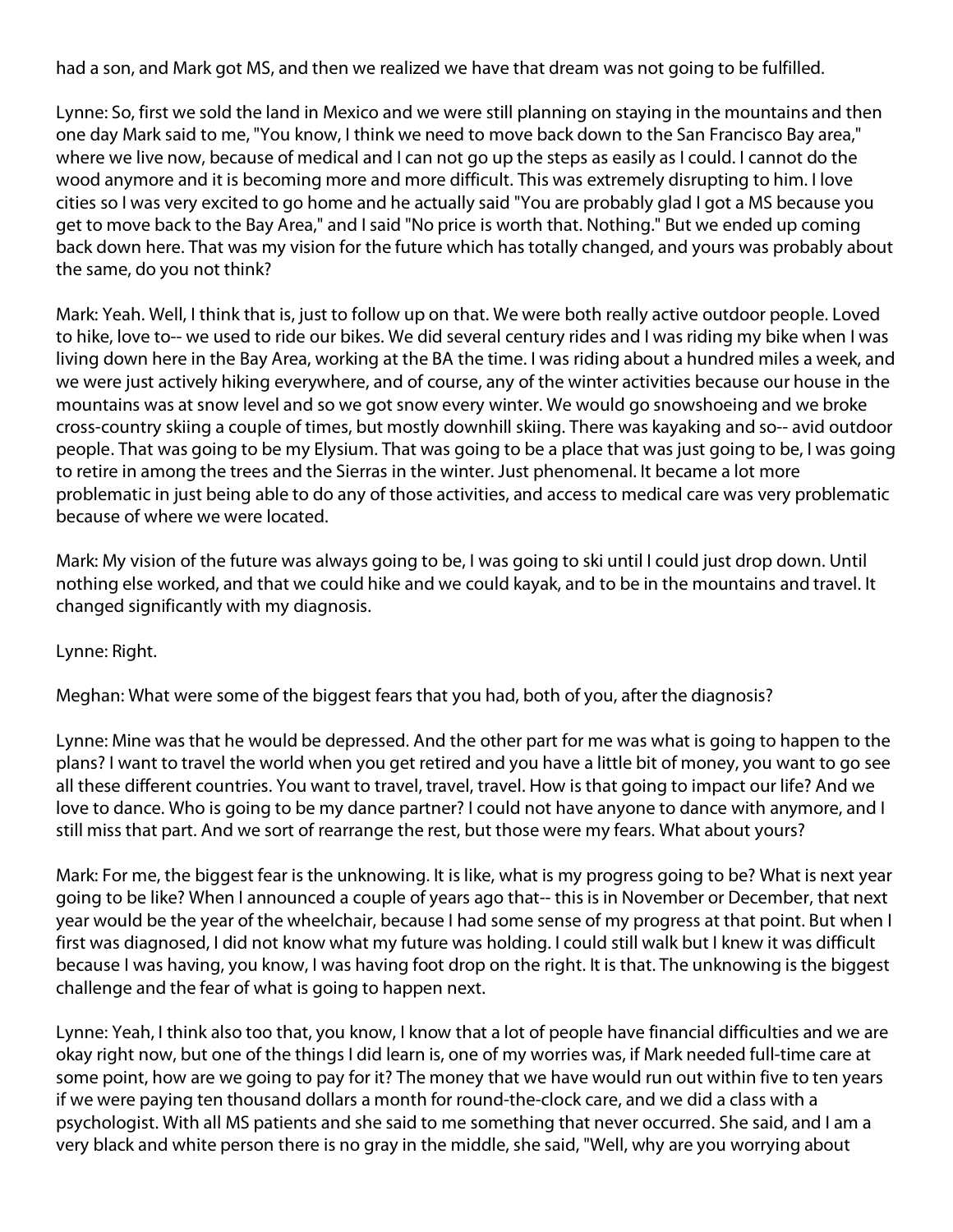twenty-four hours, seven, you know, days a week? Maybe you will only need an hour in the morning and an hour at night", and I thought--

Mark: "Oh my God, she is right".

Lynne: It never occurred to me! And now, I just think one day at a time. We will deal with that when it happens.

Meghan: Absolutely. So, you know, I think that a lot of people have the experience that you had which is, there are so many pieces to think through and so many things that you might not be aware of. It sounds like you took some initiative to start looking into how to plan for the future. What did you both do to start thinking about planning for the future? Where did you turn to for guidance, in addition to this class that you mentioned?

Lynne: Mark belongs to a men's support group down here, which has been really helpful for him to just be with men with MS that discuss all of the different aspects of their life: sexuality, bladder, bowel control, all of that. There are no secrets between them, and I think that has been a really, really great resource for him. I think, from me looking at Mark too, he... yeah. He gets down. He gets depressed sometimes. When he is down, I am up. When I am down, he is up. I think that is a good balance. I also think that, for him, it was a question of reinventing himself. Who am I going to be now? How am I going to develop my life, so it is still fulfilling? He has done a couple of things.

Lynne: He has really gotten into photography big time and he has a foster kid. He is a CASA- Court Appointed Special Advocate, and he sees a foster child once a week, which was just made a huge difference in both of their lives. Both him and the boy. Those have really helped him refocus, I think, on living with this disease and not, your life is not over. There is still plenty to do and plenty of other things to be interested in. It is just that you are in a wheelchair now and you are not doing it from a standing position. As I told him one time, I would way rather have him in a wheelchair than a guy that is walking with two legs that is not you. You know, to me the day's disease has not really impacted me that much because he is still the same person. He is just sitting down instead of standing up.

Mark: For me, I think you know as far as resources initially, I cannot say enough about Can Do MS. The two programs, the two-day we are in Oakland was really, it was like it was eye-opening. Especially the four-day program in Denver, unbelievable number of resources that are available, and the really positive feedback that was given to each of the participants. Because I talked to you earlier that the fear of the unknown is huge, but when you can get feedback directly by working with an occupational therapist, or a physical therapist, or a neurologist, or psychologist directly that, yeah, you know, something you are doing it right. You are doing a good thing, or these are better ways that you can improve your life. Those resources were incredible. Also, I work with the National Multiple Sclerosis Society and the Walk MS that we do every year and a lot of the resources they have made available. You have to reach out.

## Lynne: Right.

Mark: You can not just sit back and say, "Oh, woe is me." You need to reach out. You need to find your resources. You need to rewrite your book essentially. What Lynne already said.

Meghan: Wonderful. So, it sounds like you both have done a lot to kind of think ahead and reach out for your resources but what setbacks have you experienced throughout this process in planning? How did you move past them?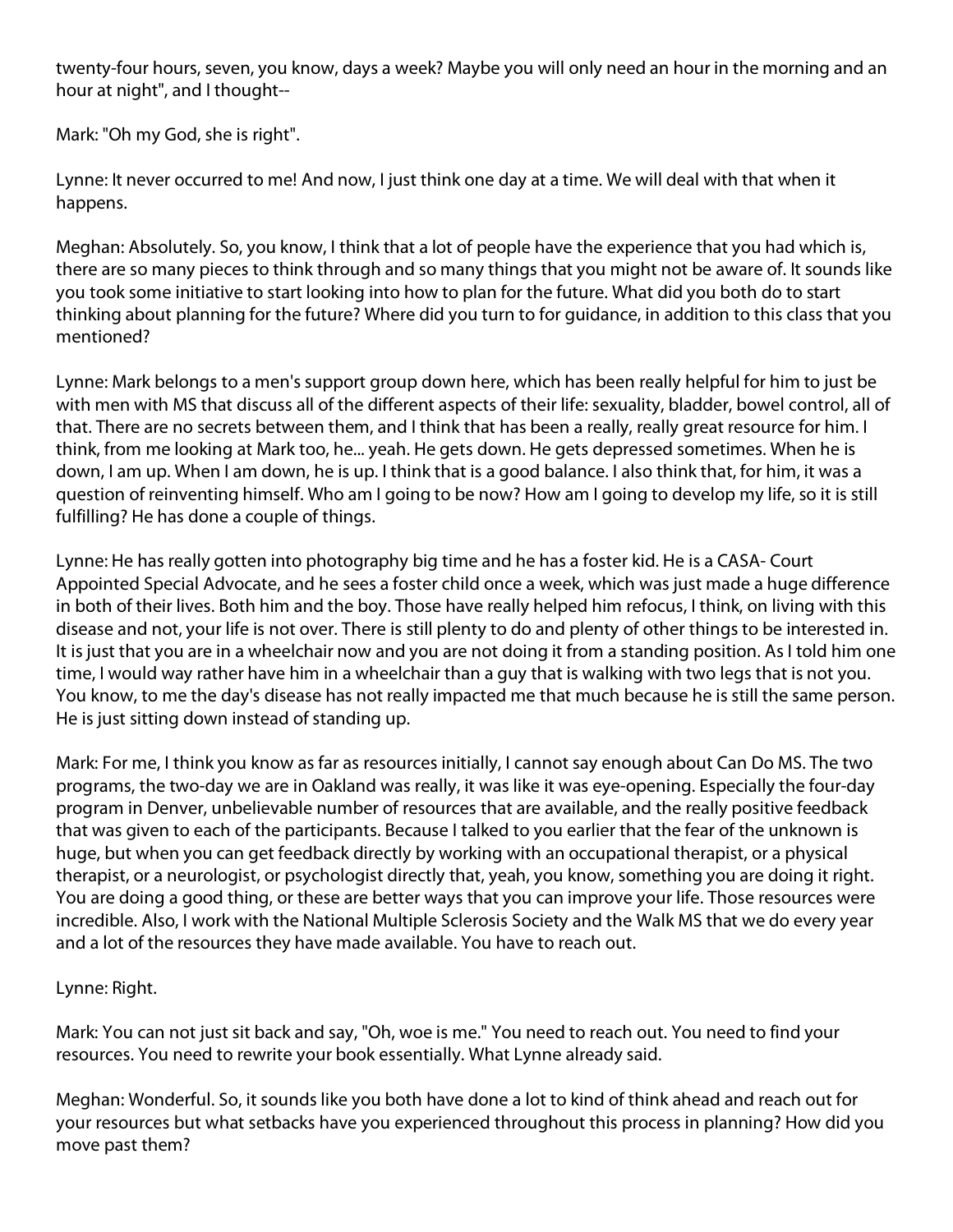Lynne: I think with each stage of loss of mobility, there are new things to think about each time. For example, I do not go anywhere with Mark anymore without planning ahead. Does a restaurant, call them, ask them if they have steps. For example, he cannot get in with his wheelchair if there are steps. We went to New Zealand in February planning for the airplane an extra suitcase filled with all his supplies. He can not get out of bed without a bed rail, so we have a portable bed rail that we have to take apart and pack and take with us. Sometimes toilet razors. Making sure a handicapped room is truly handicapped. We have been in situations where they are advertised to be handicapped, we get there, and you cannot use the bathroom. There are all kinds of things that come up on a daily basis, as the disease progresses, that you have to think about.

Lynne: One of my favorites says we live in a community where there are lots and lots of condos with stairs and people's-- we do not have stairs, but for some, somebody said, "Well, Mark can come over for dinner because we have got a chairlift," and I said, "Well, what does he do when he gets to the top of the stairs he has a 250-pound wheelchair at the bottom of the stairs. Who is going to get it up the stairs?" They look at me like, "Oh," so they bring us dinner over here. He cannot go to their house. So, there are little things that occur all the time. I would say that the biggest challenges are finding the kinds of equipment that we need to make his life more comfortable. Finding the right clothing to wear in a wheelchair. Somebody needs to design a whole line of clothing for wheelchairs. He can not wear a sports jacket.

Lynne: The jacket gets all caught up in the wheelchair. We are going to a black-tie event. What are we going to do? Should I cut the jacket off in the back so it would not hang? You know, those little things like that, that come up constantly for me that I am dealing with. I think his are of a greater magnitude. For me, it is just the day-to-day living and reinventing ourselves every day. How do we make our kitchen? We built a kitchen but it ended up not being as handicapped-accessible as we thought it was, so we had to replan an area in the kitchen with a lower table where he could do prep work because he likes to cook. Little things like that, that we have had to adjust. From your standpoint, I am sure that you have things that are much more problematic than mine.

Mark: Setbacks occur all the time and it really depends upon how you handle it, because, you know, for me it could be simply not being able to do something around the house. Little things. It is not of the big magnitude of what Lynne is talking about as far as access to travel and things like that. Actually, we went to a restaurant one time, that I had to be carried up the stairs. It was a restaurant, was an evening that was planned by our real estate agent. Little things like that sometimes feel demeaning or sometimes feel incredibly frustrating and gets you to the point where you just want to start crying because this is the life that you face. It is little things that happen on a daily basis. The day-to-day challenges of learning how to be someone who is in a wheelchair can sometimes be pretty substantial.

Meghan: How have you learned, even if not perfectly, because I am sure we all have our moments right? But how have you learned to cope with those frustrations in those moments?

Lynne: He swears initially.

Mark: Usually what I will do is I will have a little temper tantrum sometimes. It lasts about a minute or two and then I will decide. I learned a while ago the happiness class that we took and something that I had written a while ago is that you stop, calm your breathing, think about everything that you have in life that you are glad for. That one little thing that just really frustrated the heck out of you seems to pail in comparison. I will have my little temper tantrum and Lynne learned a long time ago that when I have my little temper tantrum, she does not need to fix. She just lets me deal with it because five minutes later, I have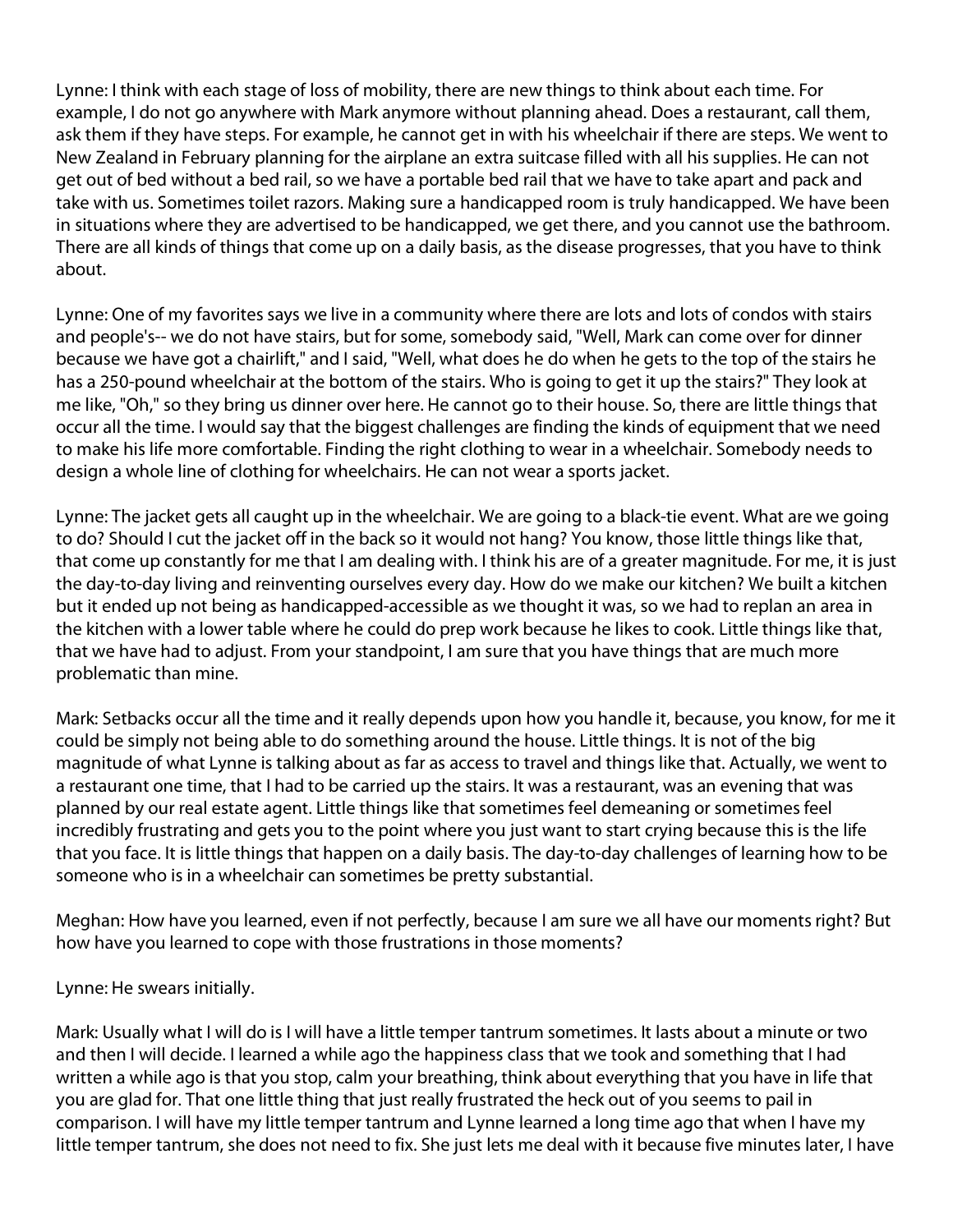done some deep breathing. I have gotten into a zen moment and now I am better. I can look at positive ways of dealing with that issue.

Meghan: I love what you said. It kind of takes both sides of the coin, right, that you are allowed to be frustrated and grieve the fact that this is really significantly impacting your life, but you also learned how to move your thoughts away from that into a forward direction when you want to.

Mark: Yes, and that actually gets back to one of the first things, one of the first decisions I made when it came to from advancing, kind of from walker to wheelchair, was that I really needed to focus my life on what is important. We deal with a lot of things on a day-to-day basis that are just superfluous. They are really not that important. If you look at and I think-- it was far as relationships go, if you look at what is really important in life. Really kind of focus your energy on that zone of control that you have around what is really important in your life, then you can actually improve your life.

Meghan: I think finding resources is a big problem for a lot of people. So, you said finding the right equipment has been a struggle for you guys. Where have you started? Where have you both looked for those kinds of resources or that type of equipment?

Lynne: Well, sometimes it is online, just doing searches until you find what it is you are looking for. Other times, it is suggestions from groups like Can Do or Mark and his men's group. Everybody has different things, so you will get a kick out of this. One day he comes home and he says, "Guess what? Tad has a pole that he pulls himself up on and it hooks up into the ceiling and it just screws on real tight and I think that I should get one of those poles and we could put it right here in the living room next to my chair." I looked at him and I said, "In the living room? I am not putting a pole in my living room. The next thing you will want is a pole dancer." I said, "No, I am not putting a pole in the living room but if you want to put one next to the bed, you could get a pole in the bedroom." Or you will see somebody out in something, and you will go up and ask him, "Where did you get that? Do you like it? Does it work?" And like, he has a new wheelchair called a Will and it is a four-wheel-drive wheelchair so we can get out on the trails more. People, all the time, come up to him and say, "Oh, that wheelchair. So cool! Where did you get that?" Because it looks really ultramodern. I think a variety of sources that we find, what we need so far, we are doing pretty well.

Meghan: You have talked about planning on the small scale, on a daily basis like going out to restaurants and things like that. You have talked about planning for the long-term. Has this kind of planning helped you decrease any worries or anxieties?

Lynne: I say some. The biggest fear for me is Mark being so incapacitated that he can not feed himself or have any control over bladder or bowel. Those are my biggest fears. I, relatively, have my freedom now as much as I want, and although he depends on me, he can manage still. I do, I have in the back of my mind I try not to worry about on a daily basis because there is nothing I can do about it, but that is, my long-term fears are how do I manage when he can not, no longer, do those things. And we have talked about many, many options. You know, many options and we still, you know, just try to focus on a day-to-day basis because really, all we have is the moment. Like, I say to him, "I could have a stroke tomorrow and you are going to be by yourself." So, who knows? We do not know what the future has. We only have today, and we only have this second, so try not to dwell on it too much. But yeah, in the background there are financial things that you worry about. There are care issues. I do not want to be his caretaker full-time. That is not my goal. I do not want to give him my life. I am much too independent as he is the same. He does not want to give me his life either so those are my fears. What about yours, Mark?

Mark: One of the biggest issues about any sort of progressive neurological disorder, obviously is what I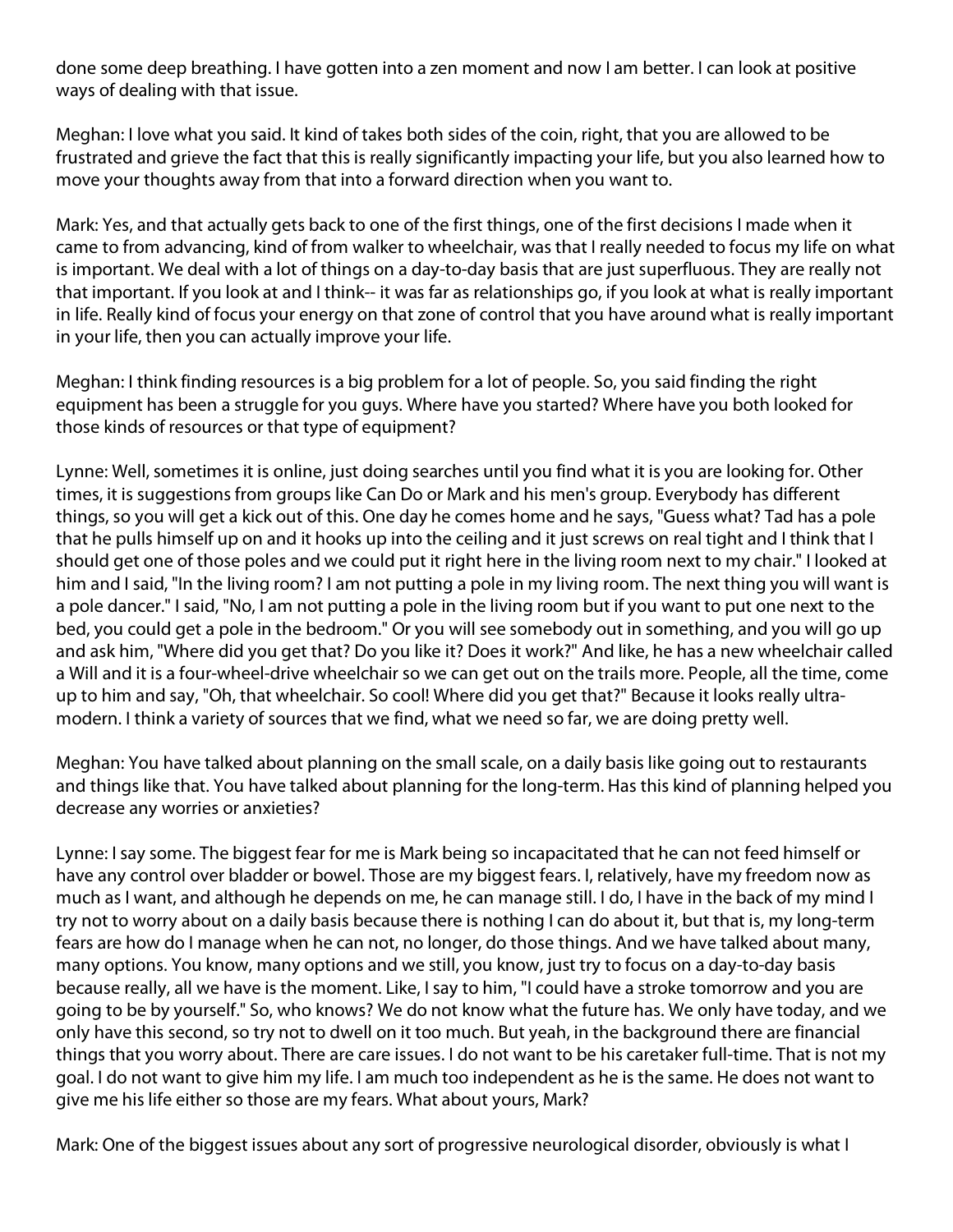mentioned earlier, is that you do not know entirely what the future looks like. That is a little bit cloudy and that is fearful for me. But one thing I decided is that the fear of, you know, doing anything in life is much greater than the disease itself. I go back to FDR, who once said "The only thing to fear, is fear itself." In reality, the fear about changes, the fear about barriers, the fear of what is going to happen next, it can be or sometimes is more debilitating than the disease itself. So, to overcome that fear, you can not just be naive about it. You have to face it, front on, and do your planning on a regular basis for how I am going to live my life. I do think about how I am going to live my life and I do want it to be a good quality of life. I work on her all the time.

Meghan: So, it sounds like you all do kind of three things. You take things day by day, you check the fear and that uncertainty that comes up from thinking about the future, but then you also do not put your heads in the sand either. You have conversations about what you might do next if and when something like that comes to pass. But again do not focus all your attention there. Has having these conversations helped to strengthen your relationship at all?

Lynne: Oh, yeah. Definitely. I think that we probably over the years in the course of this disease, have gotten closer than we were even before because there are so many things that we have to talk about and deal with on a day-to-day basis. Overall, we do pretty well, and I would say that we have a very committed relationship to help each other in any way that we can. I mean he does so many things for me. It is not all just one-sided. I get a cup of tea served to me in bed every morning. He brings me the New York Times in bed on Sundays. You know, he will do dishes when I am not here, and it is very difficult for him because our sink is not cut out. He has to sit sideways to do everything. So, there are so many, many things that he does for me. It is definitely double-edged love and concern for one another, and the closeness, I think, has just gotten better over the years.

Mark: I would agree with that. I think that Lynne and I had this conversation a couple of years ago. We actually talked about this and we were thinking at that time and still exist today, that our relationship has actually improved--.

## Lynne: Right.

Mark: --gotten stronger. Which is contrary to a lot of things that you read about relationships with progressive neurological disorders, is that they can deteriorate, fall apart. When people look at the future, they see dark and misery and just leave skid marks in the opposite direction. That has not happened here. We feed off of it. We, maybe it gets back to that competitive nature that we have. It is like, "No, this is not going to beat me. I can figure out a better way to do this."

Lynne: Well, the other thing too, I think, is that we have talked about this too. Some partners and, I think, women are natural caretakers and women want to take care of family and men. A lot of men run because they can not deal with the disease. A lot of women literally give their life up for their partner. I am not one of those women. And I think in order to have a quality life, you still have to have your independence. You still have to take care of yourself and I am really good at that. I do not neglect Mark, but at the same time, I take really good care of myself. I have my own life in terms of my commitments and my volunteer work that I do, my friendships. I have a whole circle of women friends that I do things with. Of course, Mark is sometimes part of that circle because they will all come over here and hang out. He is right there.

Lynne: I think that it is really important for caretakers and partners of people with chronic illness to have their own life, and not think and not feel guilty that they are not there every minute of the day to take care of their loved one. You do not have to be. And at the point where you do get to that point, because there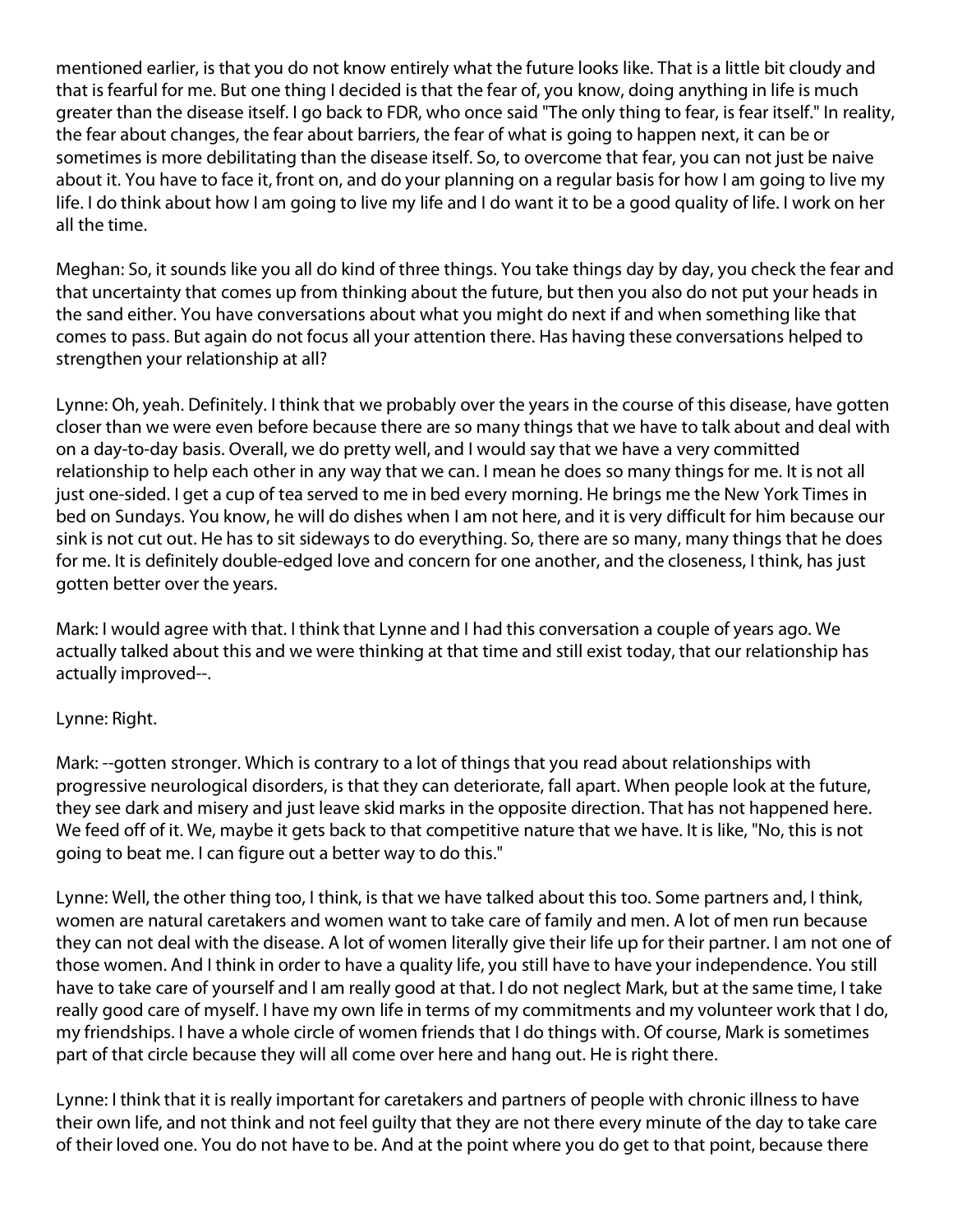are people that just do not have the financial resources and they feel like they have to be there twenty-four, seven. You still have friends. There is still respite groups. There is hospice groups. There are all kinds of groups that come in and give relief to caretakers, and I would encourage any listeners to do that. You know, you need to have your own life and you need to develop your own interest. It is just not all about the person who is stricken with a disease.

Meghan: You both have done a really good job of maintaining your own identities. Maintaining your identity as a couple, not as a caregiver- caretaker, and not letting this overtake those identities in either circumstance.

## Lynne: Absolutely.

Mark: Yes, that is. As a matter of fact, with this trip to Japan that Lynne just took, it is amazing. I get a lot of pleasure out of knowing that I can take care of myself and that Lynne can be herself as well. Lynne gives a lot to me and what she does on a day-to-day basis, I can give that back.

Meghan: Any final thoughts that either of you have for people who are starting off planning for the future?

Lynne: My advice would be to remember the person that you are with. Why you were with him in the first place. Why you married them or lived with them. Remember all the good qualities about that person that attracted you to them in the first place. That person is still there. It is the same person, and yes, they have to develop their interests and their life in a different way, but the inner core of who they are and their soul is still there. And do not lose track of that because if you just think about the disease portion of it, you could lose that person. For me, the essence of Mark is still Mark, no matter what. That keeps us connected. You deal with each issue that comes up. It would not be any different than somebody losing a job and being depressed because they lost their job. It would not be any different than someone falling down and breaking their leg, and having a hobble to around in a cast and a crutch. They are limited, but they are the same person.

Lynne: So, that would be my conclusion to couples who are starting to go through this. Reach out for resources. Use the MS Society. Use Can Do. Form a group of caretaker support, or MS support group people for your loved one. Continue living your life and do not give up hope, because hope springs eternal. The things that are occurring today in the MS world, just hang in there and work with each other until you get to that point.

Mark: You know for me, I think it really gets down to what you think about your life. I have actually decided early on in this disease that I was not going to let the disease control my life. It does to a certain extent because my disease mandates that I be in a wheelchair, but it does not mandate that I have a negative attitude. It does not mandate that I do not want to live anymore. It does not mandate that I can not do things because I can do these things. It does make a difference. Attitude is everything. It really depends upon how you approach life and I mirror everything that Lynne said. She said it beautifully.

Meghan: Well, thank you so much Lynne and Mark for telling us about your story, and about each other. It was great to speak to you today.

Lynne: Thank you, Meghan. This was very nice, and I am glad you included us. Thank you for inviting us.

Rachel: Thank you to Mark, Lynne, and Meghan for joining us. Mark and Lynne, we really appreciate you sharing your personal experiences of how MS has helped strengthen your relationship while still